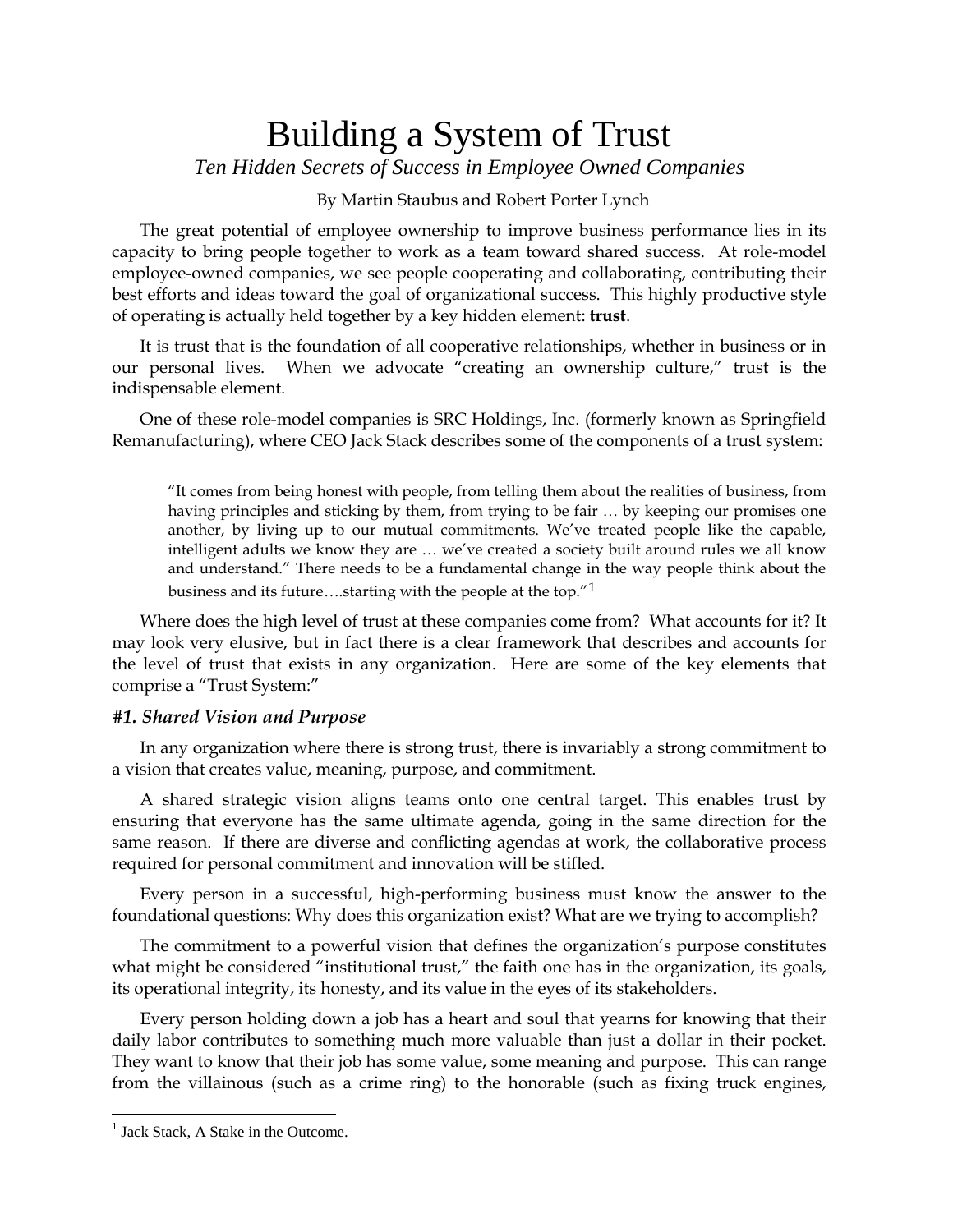shuttling passengers, moving trains, etc.) and extending to the noble (such as finding a cure for cancer, or reducing the impact of global warming). High trust organizations are very clear about their honorable purpose.

# *#2. Balancing Self Interest versus Greater Good*

When a team starts with Honorable Purpose, they agree to do the right things for the right reasons. Honorable Purpose means we think consciously about balancing our own personal self interest with the needs of others in our realm of influence.

No business or economic system can thrive over the long run if it places overwhelming emphasis on self-interest, as epitomized by the "greed is good" mantra on Wall Street that brought down the entire world's economic order in 2008. On the other hand, neither have economics systems flourished that over-emphasized the total sacrifice of personal gain in favor of the greater good of the whole. There must always be a balance between the two, and most individuals are fully cognizant and capable of accepting and supporting this balance.

If however, the organization gets out of balance – a union strikes for its self-interest knowing the organization cannot afford its wage demand, or a leader strips the value out of a company by taking an inordinate amount of compensation, or a department refuses to cooperate with another, the imbalance will end in mutual disadvantage.

There is nothing inherently wrong about self interest. But if everyone works exclusively in their narrow self interest, severe problems can erupt. In such a dog-eat-dog world, trust diminishes as everyone withdraws into their turtle-shells to protect their individual interests. We trust people whom we can count on to respect our interests as well as their own – our "mutual" interests -- or put another way, the "good of the organization." Balancing self interest with mutual interests is the essential commencement of trust building.

It is here that employee ownership makes a unique contribution – it holds the possibility of actually aligning self interests with what's in the greater good of all the stakeholders.

# *#3: Honoring Differences, Respect & Integrity*

Most organizations tend to minimize, obscure, or disparage differences or impose control over differences by demanding "oneness," or punishing those who do not conform. In high trust environments, honorable differences are cherished and deeply respected. At Southwest Airlines, Colleen Barrett, President Emeritus states: "We want our employees to be themselves – this is a great freedom – we don't want them to fall into cookie-cutter molds, we hire them as individuals, we want them to be themselves, and share that personality with their teammates and customers, not play a role, to be like they are at home."

By encouraging and reinforcing an individual's value as a contributor, team trust is built. And, by respecting others, the leader in turn earns respect. When you hear or read the word "trust" you will very often see it linked to the word "respect." Here is Jack Stack:

For "management to have credibility … there must be a minimum level of mutual respect and trust. People have to feel that, whatever your faults, you have some sensitivity to them and their problems, you value their contributions, you'll offer them a fair shake.<sup>2</sup> You can't have trust without honesty and openness."<sup>[3](#page-1-0)</sup>

<span id="page-1-0"></span><sup>&</sup>lt;sup>2</sup> Jack Stack, The Great Game of Business, p 39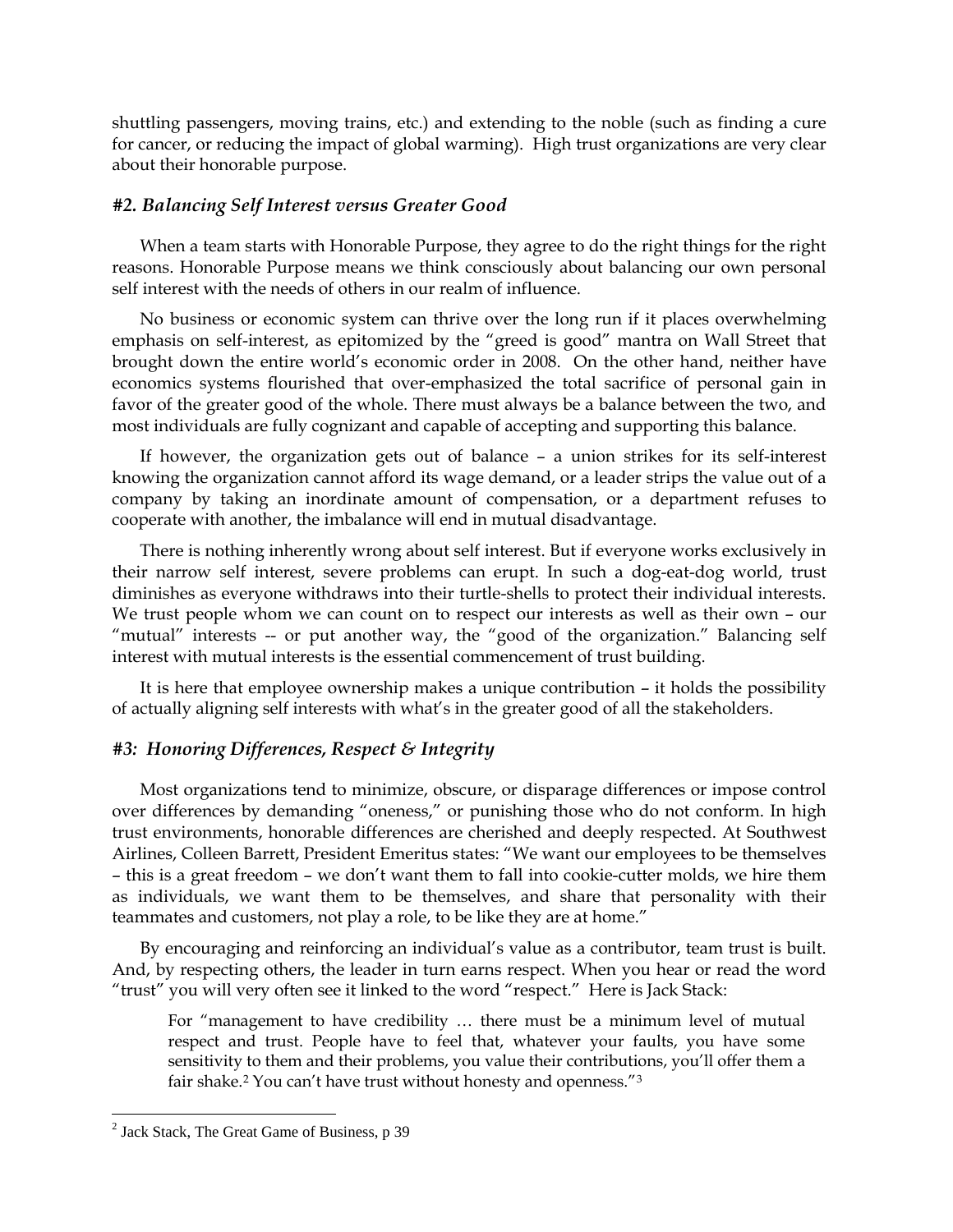This is the essence of a high-trust organization – one that cherishes differences in thinking, while being intolerant of dishonorable actions.

In turn, trust builds in an organization when people begin to see that their leaders are worthy of being trusted. That's when pride grows – pride in the leadership's character and competence, pride in the organization's vision and purpose, pride in their team-mates commitment to mutual interests and the greater good, and thus the ultimate trust – trust in oneself.

# *#4: Building Strategic Partnerships*

Companies at loggerheads with their employees, as exemplified by labor strife, are not capitalizing on the value of seeing their employees as partners in their future. High trust organizations see their employees – and their customers and suppliers too – as strategic partners in the business. Here are some of the characteristics of strong partnerships:

#### *Strategic Thinking:*

While making money is essential in any business, great partnerships are always looking one step ahead to find the new opportunity, to seize the moment when the winds will change, to design the future. Great leaders have a sense for timing their moves when the market is ready, not too early, but certainly not too late. They think of ways that will create a more powerful destiny.

# *Investment in the Future*

"Pay forward" is our motto for making a commitment to our destiny. Companies that put their money where it will be needed in the long run build a foundation for growth, and demonstrate to their workforce that success is the result of investing for tomorrow.

## *Joint Planning*

People support what they help create. When people are consulted and their ideas are valued, this builds trust – and a stronger commitment to the future.

# *Contribute and Build on Ideas*

Ideas are the fuel of the innovation engine. When someone offers an idea, reinforce a culture that encourages others to build on the idea. If everyone builds on other people's ideas, joint imagination light-bulbs are turned on like spontaneous combustion. It's not nearly as important who originates an idea as how many people contribute to its evolution into action.

#### *No Evaluation or Criticism*

Negativity, judgmental critiques, and skepticism all contribute to a culture that discourages "creationship." This does not mean one cannot evaluate, judge, or look at something with a critical eye – these are analytic techniques. What we mean is that one must use these analytic techniques in a positive, exploratory, open, and constructive manner, not in a way that places the evaluator in a superior position of critic.

#### *No such thing as Failure, Only Learning and Results*

Be careful not to punish failed attempts at creative solutions. Be sure to encourage learning from failures. Remember, high performance teams fail more often than low performance teams; the difference is how they learn -- then innovate from what they learned.

*A Culture of Exploration, Discovery, and Invention*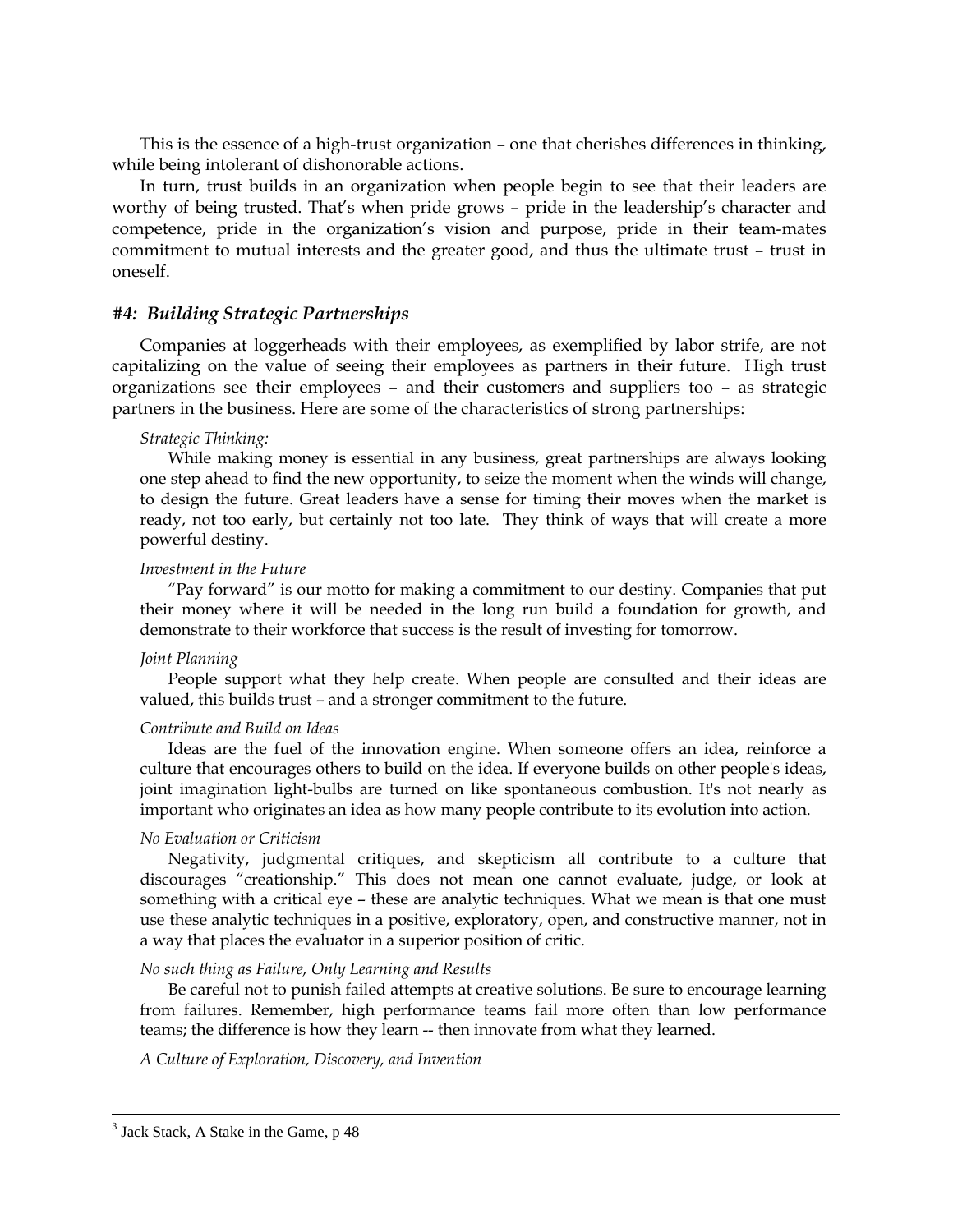Creative inquiry starts with forming questions. This triggers joint exploration of possibilities, releasing deep creative energies from within, resulting in more and more mutual innovation. As a Cornell University study observed: "It starts with a pervasive attitude of constant improvement….People may be happy, but nobody is satisfied with how things are....Nothing is ever truly finished--only in stages, because in the process of building and using what we create, we already see ways to make it better….The culture, from top down, has to encourage and embrace constant questioning, exploration and experimentation."

# *#5: Joint Operating Principles*

While values are important in the design of a trust system, they tend to be heady and philosophic, lacking a practical perspective. What's more useful is to have the values brought down to an earthy level by letting work teams develop their own day-to-day operating principles.

"Communities are built around rules [which] may be explicit or implied, but they're understood by everybody. They provide the glue that holds the community together, you can't violate them without doing a tremendous amount of damage. We'd built our community around a common understanding that we'd all share whatever wealth we created. That was our bargain, and our people lived up to their end of it. "[4](#page-3-0)

At the level where teams or alliances actually function, it's essential for those who are interacting to develop a set of operating principles that guide their moment-to-moment interactions. These Operating Principles need not be long or legalistic; they serve as a "social contract" that respects and honors what each person and function brings to the whole. It represents the "spirit" of their agreement to work together. The operating principles provide direction, maintain a unified focus, and help to enable the interactions to be creative and to bend and flex when faced with adversity.

## *#6. Hiring, Promotion & Rewards*

"Hiring and Promotion is the most important thing we do to preserve our culture. We hire great people, then teach them the airline business. If you are willing to give 100%, the company will give you 100% back." – Colleen Barrett, CEO Emeritus, Southwest Airlines<sup>[5](#page-3-1)</sup>

Southwest has a very tight hiring policy that screens out people who do not have a strong desire to co-create, engage in teams, and build trust. This prevents many problems from occurring, problems due to a simple mistake that the vast majority of companies make every day – hiring on the basis of expertise, neglecting the two dimensions of character and collaboration.

Companies that are not as rigorous as Southwest in making sure that new hires have the right character and temperament for their culture eventually find that some of the people they hired just don't fit and must be released from employment, regardless of their competence. They just seem to lack the "collaboration gene." Most people however, are adaptable, and with training, can learn how to function well in a collaborative and trusting environment. Hiring, promotion, and retention must be weighed heavily on character, not just competence.

<span id="page-3-0"></span> <sup>4</sup> Jack Stack, A Stake in the Outcome, p 185

<span id="page-3-1"></span><sup>5</sup> Colleen Barrett, Speech to NCEO Conference, April 22, 2009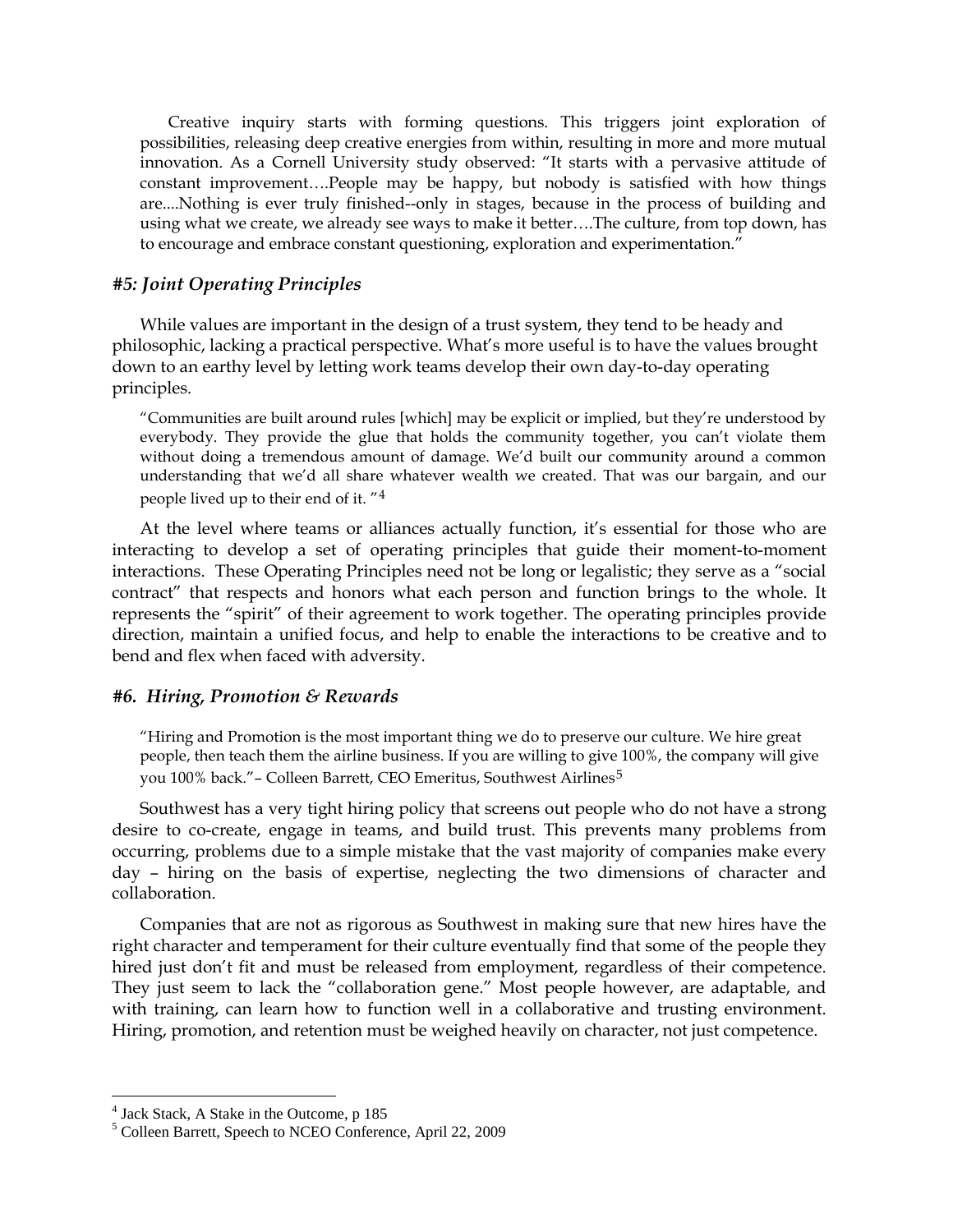## *#8: The Power of Metrics*

You get what you measure.

Set up the metrics to reinforce your architecture of trust. In other words, what is measured should reflect the key elements of the system of trust, such as achievement of goals towards the strategic vision, or behaviors that reinforce honorable purpose, or key decisions to choose the greater good over self-interest.

"Records are important. Every record represents an opportunity for management to complement people, to make them feel good, to build confidence and self-esteem. Celebrate every win, even small ones… people will follow it up with another one, and another, and another. They're solving their own problems … [not] delegating problems up to their managers. What's important is to make sure to ….choose a goal that people can meet if they do things right. [6](#page-4-0)

# *#9: Standards of Excellence*

Performance standards are also essential to building trust. When standards fall to anything less than "high" and the lapse goes unchallenged, members of the team realize it's okay for someone to give substantially less than 100% of their best effort. As soon as we believe that someone else is slacking off, we either do the same or become resentful and therefore distrusting. This is the "force of gravity" that pulls things down to the level of mediocrity. It triggers two simultaneous downward spirals –first, an avalanche of distrust and disrespect, and second, diminished business performance, each feeding on the other.

#### *#10: Open Book Management*

Open book management is a process of delivering ongoing business performance data to employees so that they can better respond and deliver what the organization needs. After all, people can't fix problems that they are unaware of, or take advantage of opportunities they aren't privy to. But there is more to it. If management isn't willing to share the performance data with the employees, what does that say about the level of trust in the organization? Jack Stack sums it up well:

Just by implementing a well-designed open-book management system, companies demonstrate trust and respect, and then the educational process kicks in, transforming both the culture and the behavior of employees – not all of them, but a certain critical mass. Along the way they become extremely possessive of, and deeply loyal to, the company and its culture … The numbers … serve as the bond, the basis of trust ."[7](#page-4-1)

# *Conclusion:*

How important is trust? Simply put: without trust, the performance potential of an employee-owned company is severely diminished because the capacity to create competitive advantage through collaborative innovation is never realized.

<span id="page-4-0"></span><sup>&</sup>lt;sup>6</sup> Jack Stack, The Great Game of Business, p 47-50, A Stake in the Outcome, p199<sup>7</sup> Jack Stack, A Stake in the Outcome, p 13.

<span id="page-4-1"></span>